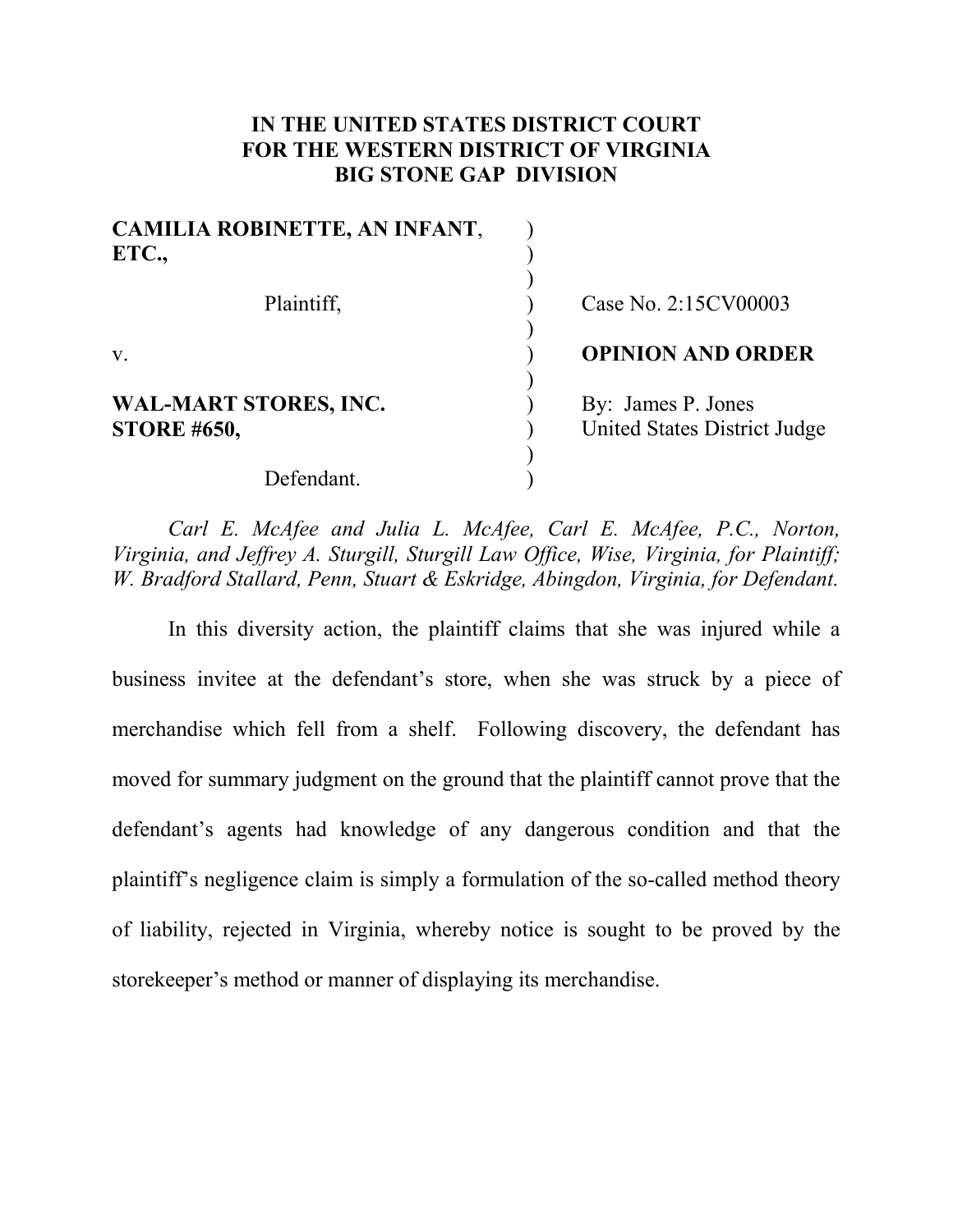The defendant also moves to exclude the testimony of the plaintiff's expert witness on the ground that his qualifications do not support his relevant opinions and that in any event those opinions are speculative and without basis in the record.

The issues have been fully briefed and orally argued. For the reasons that follow, I will grant the defendant's motions and enter final judgment in its favor.<sup>[1](#page-1-0)</sup>

#### I. Background.

The following facts are taken from the record submitted to the court, which includes the transcripts of discovery depositions and exhibits to those depositions.

On September 5, 2013, the plaintiff, Camilia Robinette, then twelve years old, and her mother, Cindy Robinette, visited the Wal-Mart store in Big Stone Gap, Virginia, to buy fish food. While shopping, the plaintiff and her mother stopped by the sporting goods section to look at exercise weights. They found three so-called kettlebell weights displayed on a shelf approximately sixteen inches wide and thirty-six inches high. The plaintiff removed a fifteen-pound kettlebell from the shelf to examine it, and seconds later, a twenty-pound kettlebell fell from the shelf and struck her right foot, seriously injuring her large toe.

<span id="page-1-0"></span><sup>&</sup>lt;u>1</u>  $1$  The plaintiff also moved for summary judgment as to liability and to foreclose any claim of contributory negligence. For the reasons stated in this Opinion, I will deny the motion for summary judgment on the ground of the defendant's liability. Because of my ruling, it is not necessary for me to decide whether contributory negligence is a viable defense.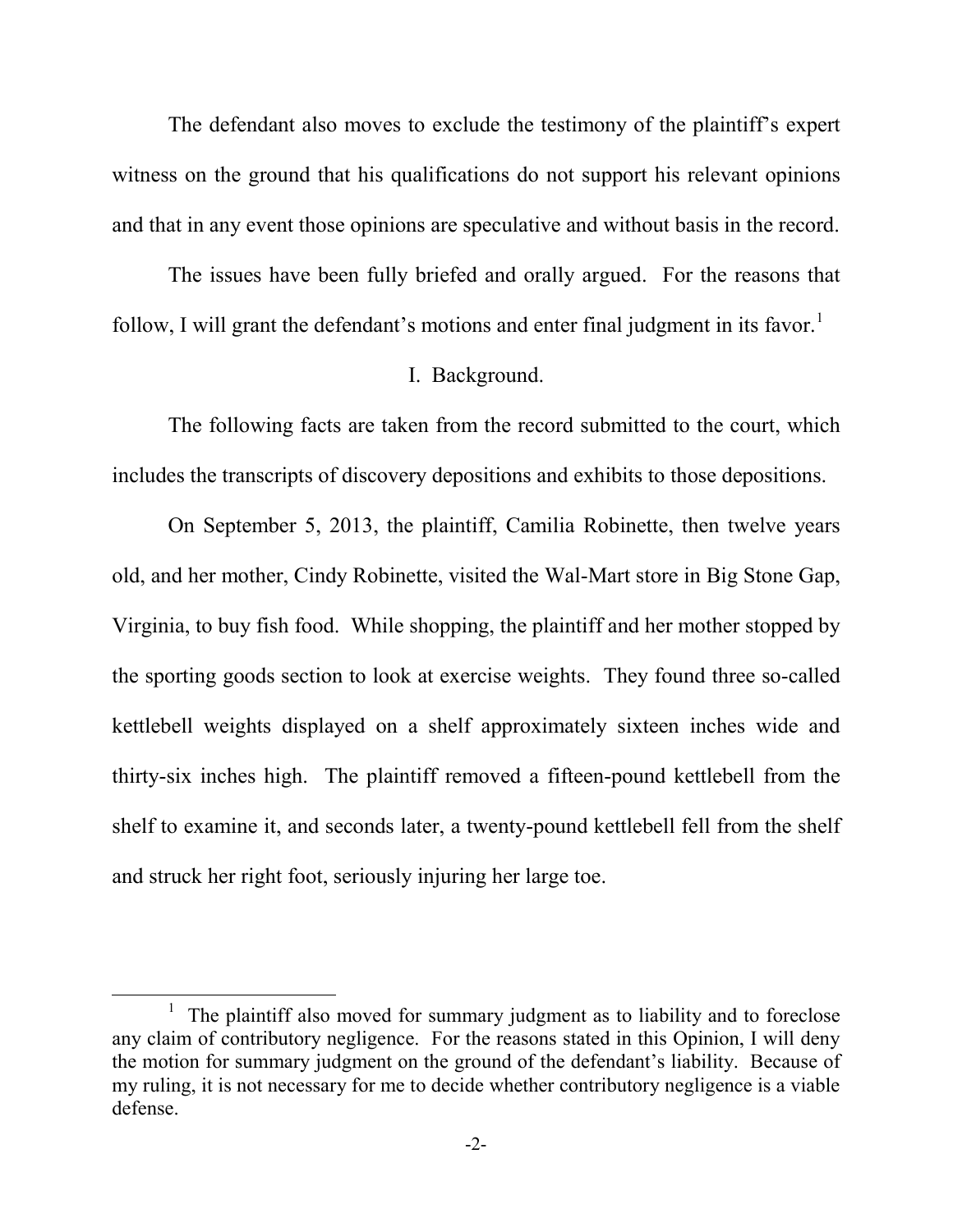The only witnesses to the incident were the plaintiff and her mother. As she approached the shelf, Mrs. Robinette noticed nothing unusual or alarming about the position of the kettlebells, nor did she notice anything wrong with the shelf on which the kettlebells were sitting. The kettlebells were near the edge of the shelf but not hanging over it. The plaintiff and her mother cannot estimate how close the weights were to the edge. All three kettlebells were sitting with the handle straight up and the flat part of the weight flush with the surface of the shelf. When the incident occurred, Mrs. Robinette was in the process of looking at other weights displayed on the bottom shelf. The plaintiff and her mother claim to have never touched the other kettlebells and did not see the subject kettlebell fall and do not know what caused it to fall off of the shelf.

As Mrs. Robinette testified in her deposition:

- Q. Did you yourself ever touch any of the kettlebells?
- A. No.
- . . . .
- Q. Was there anything about their position that caused you concern or –
- A. No.
- . . . .
- Q. Did you actually see it fall off the shelf?
- A. No.
- Q. Do you know what caused it to fall off the shelf?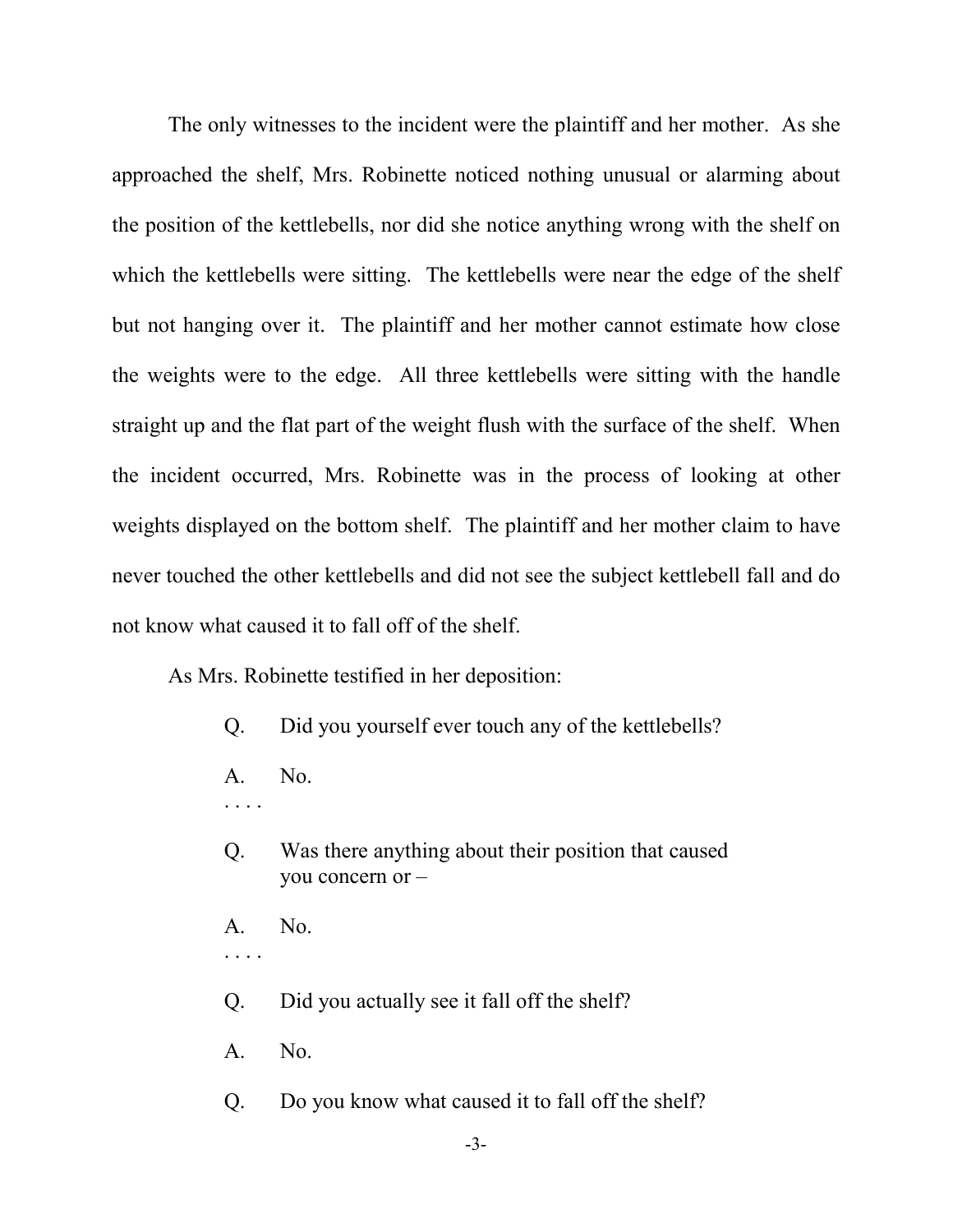A. No. . . . .

- Q. Do you have any idea at that moment what caused the kettlebell to fall off the shelf?
- A. No, I did not.
- . . . .
- Q. Do you know whether they were all sitting straight up when you walked up?
- A. Yes.
- Q. They were all sitting straight up?

. . . .

- A. Yes.
- Q. So if one rolled off, do you know what would have caused it to move off the flat surface and roll?
- A. No.

(Cindy Robinette Dep. [2](#page-3-0)5, 26-27, 30, 33, 67-68, ECF No. 29-2.)<sup>2</sup>

The plaintiff testified similarly in her deposition:

- Q. When you reached for the one on the right, the blue one, did you touch the other, either of the other kettlebells?
- A. I did not.

<span id="page-3-0"></span><sup>2</sup>  $2$  Mrs. Robinette gave a recorded statement to a Wal-Mart representative a week after the accident in which she indicated that her daughter had bumped an adjoining kettlebell, which caused the third kettlebell to fall off of the shelf. However, in her later sworn deposition she repudiated that statement, explaining that it had only been an assumption, since her head had been down and "[t]here was no way [she] could have even seen that happen." (Cindy Robinette Dep. 65.)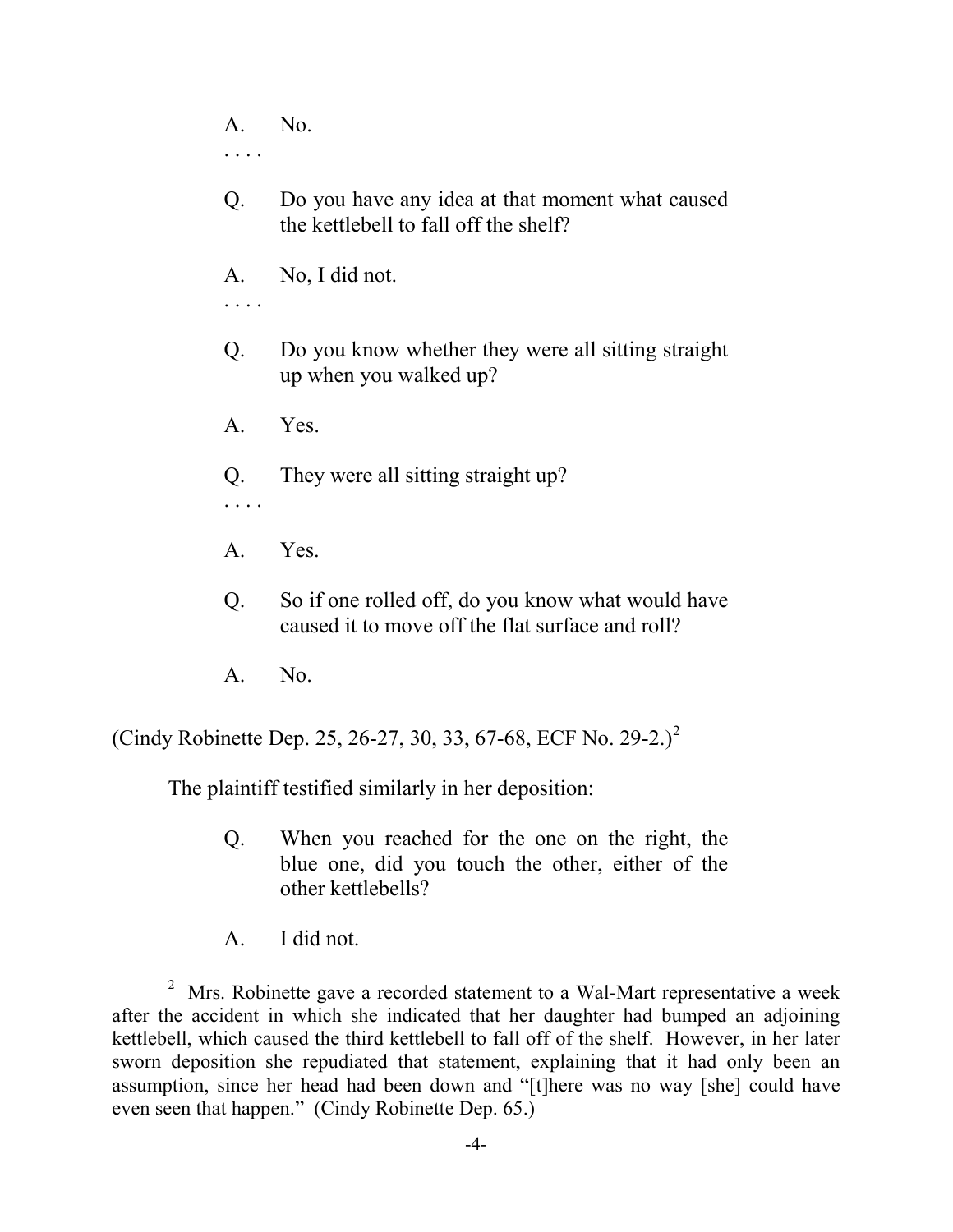- Q. You didn't touch them?
- A. No.
- Q. Do you know what caused the kettlebell that fell off and hit your toe to fall off?
- A. I do not know.
- . . . .
- Q. Did you see it come off the shelf?
- A. I did not.

(Camilia Robinette Dep. 11-12, ECF No. 31-1.)

There was no video surveillance of the incident. No photographs were taken at the time of the accident. The following morning the plaintiff's pastor took a photograph of the shelf. Mrs. Robinette testified that at the time of the accident, the kettlebells were closer to the edge of the shelf than shown in the photograph. At oral argument, counsel for the plaintiff contended that the photograph indicates that the shelf slanted downward, rather than being horizontal, but in fact the photograph does not so indicate (McQueen Dep. Ex. 1, ECF No. 31-4), and there is no other evidence in the record that the shelf was other than horizontal.

The Wal-Mart home office regularly circulated safety policies and employee training instructions concerning proper stocking techniques to its various branches, including the defendant's store in Big Stone Gap. These stocking techniques include an activity called "zoning," which consists of straightening any wayward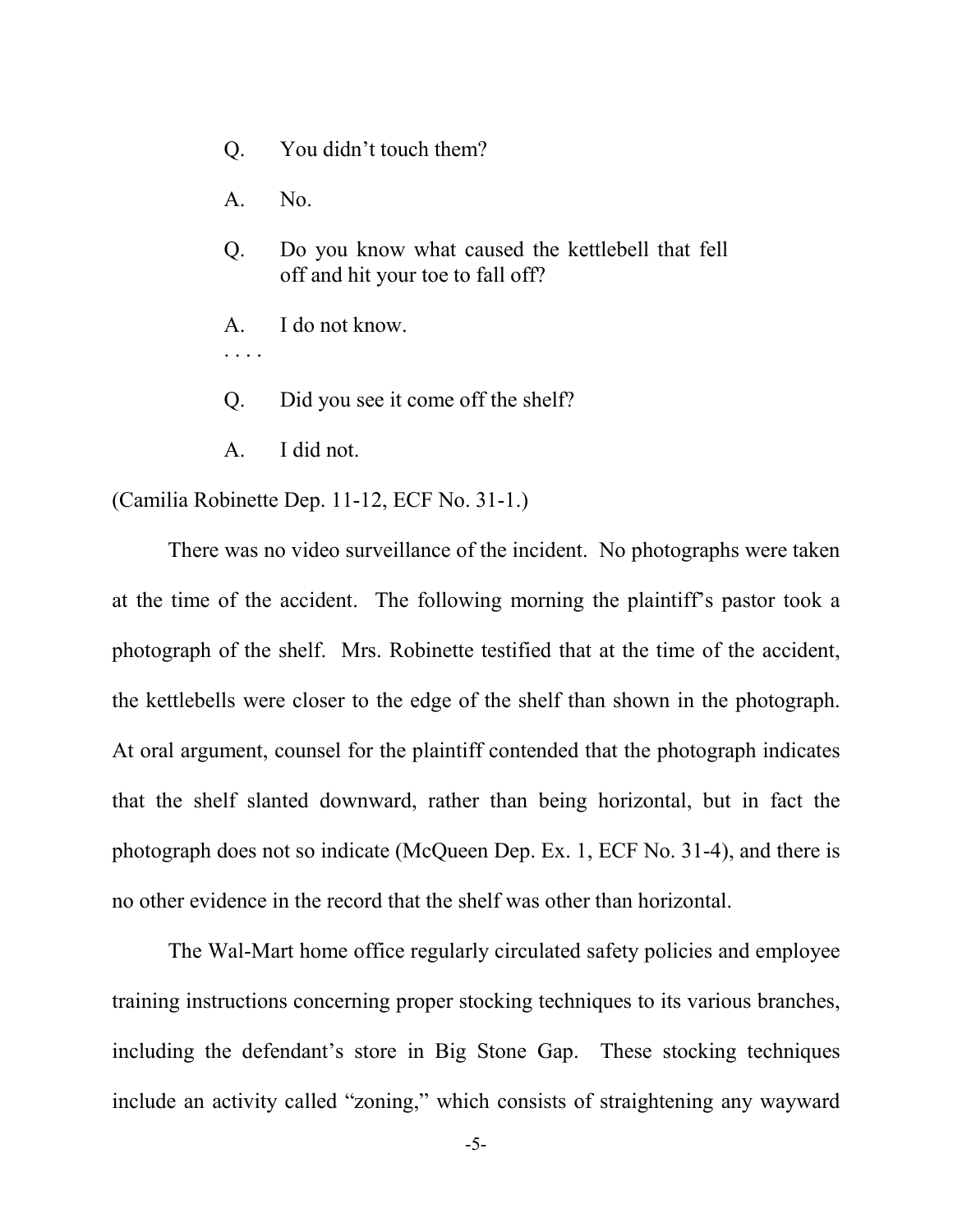mechandise, returning misplaced items to the proper shelves, and pulling merchandise forward on the shelves to make it more accessible to customers. Wal-Mart also conducted weekly safety meetings to discuss various topics including safe stocking techniques and falling merchandise.

## II. Defendant's Motion to Strike Plaintiff's Expert Witness.

The defendant moves the court to strike the anticipated testimony of the plaintiff's retained expert, J. Harold Deatherage, Ph.D. Dr. Deatherage, an engineer, opined in his written report submitted pursuant to Rule 26(a)(2)(B), that a small amount of horizontal force (approximately 1.6 pounds) applied to the top of the subject kettlebell would have allowed it to tip over and, if placed near the edge of the shelf, to have fallen off. He further opined that because the kettlebell was either unsecured or the shelf did not have a railing along its front edge, the placement of this merchandise presented a "dangerous and defective condition" which reasonably should have been known to Wal-Mart. (Deatherage Dep. Ex. 1, 5, ECF No. 27-2.)

Admission of expert testimony is governed by Federal Rule of Evidence 702, which provides:

A witness who is qualified as an expert by knowledge, skill, experience, training, or education may testify in the form of an opinion or otherwise if:

-6-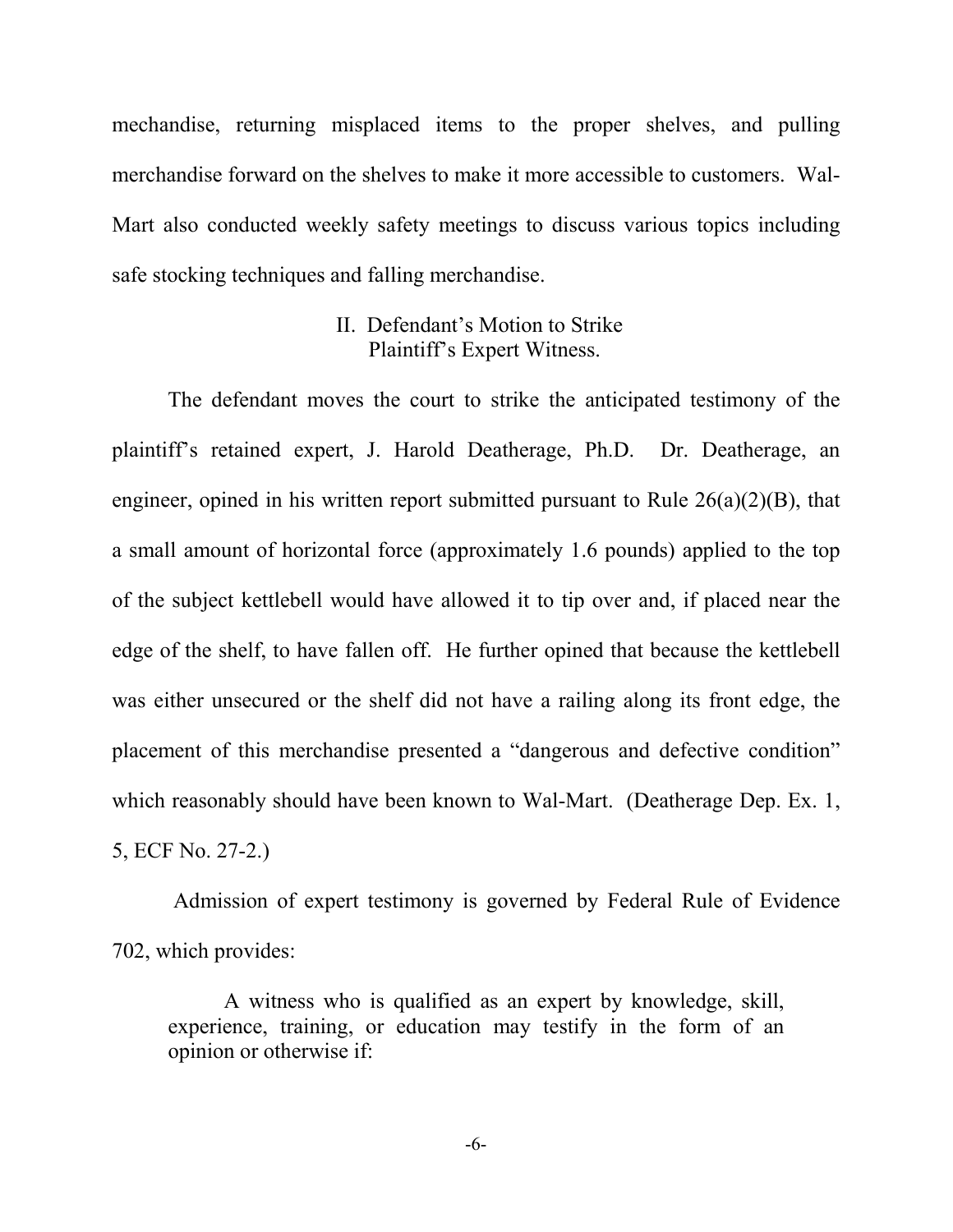(a) the expert's scientific, technical, or other specialized knowledge will help the trier of fact to understand the evidence or to determine a fact in issue;

(b) the testimony is based on sufficient facts or data;

(c) the testimony is the product of reliable principles and methods; and

(d) the expert has reliably applied the principles and methods to the facts of the case.

Fed. R. Evid. 702. The proponent of proposed expert testimony has the burden of establishing its admissibility by a preponderance of the evidence. *Daubert v. Merrell Dow Pharm., Inc.,* 509 U.S. 579, 592, n.10 (1993). In order to be admissible under Rule 702, an expert opinion must be relevant and reliable. *PBM Prodcuts, LLC v. Mead Johnson & Co.,* 639 F.3d 111, 123 (4th Cir. 2011).In assessing whether proffered expert opinion evidence is sufficiently relevant and reliable, the court acts as a gatekeeper. *United States v. Moreland*, 437 F.3d 424, 431 (4th Cir. 2006).

In conducting its analysis, the trial court is to determine "whether the expert is proposing to testify to (1) scientific knowledge that (2) will assist the trier of fact to understand or determine a fact in issue." *Daubert,* 509 U.S. at 592. A trial court must also determine whether the proposed expert testimony is sufficiently "relevant to the task at hand." *Id.* at 597. Testimony that is speculative, based on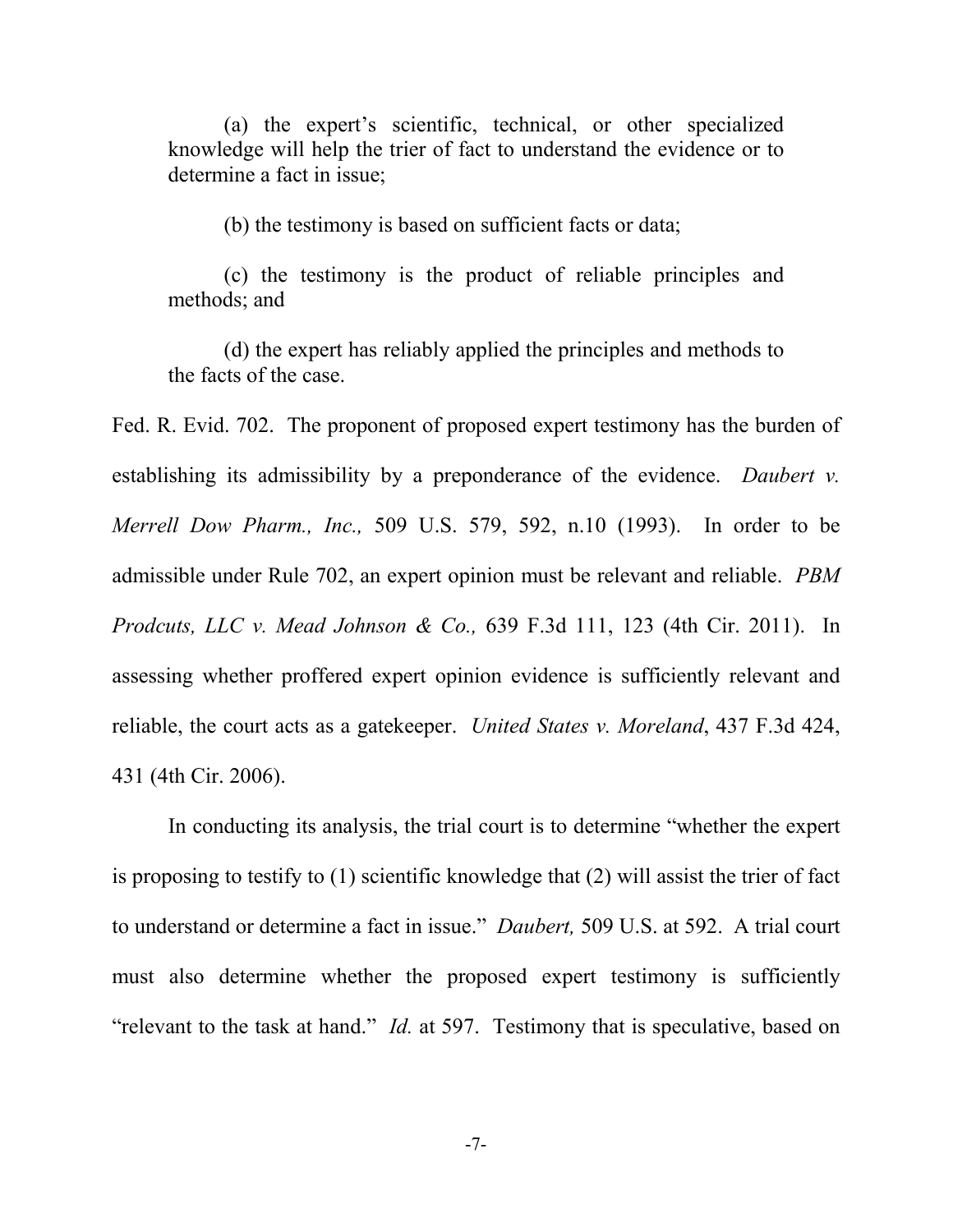incorrect assumptions, or misleads or confuses the jury is inadmissible at trial. *Anderson v. Nat'l R.R. Passenger Corp.,* 866 F. Supp. 937, 943 (E.D. Va. 1994).

In its motion to strike, the defendant asserts that the opinions of the plainitff's expert are inadmissible because they are speculative and without support in the record, and inconsistent with Virginia law. Furthermore, the defendant argues that Deatherage is not qualified to present opinions on the duties of retailers and whether Wal-Mart breached its duty to the plaintiff.

The defendant first argues that Deatherage's opinions are speculative because there is no evidence as to how or why the kettlebell fell. Although Deatherage believes that some force must have been applied to cause the kettlebell to fall, he also acknowledges that there are other ways the incident could have happened. An expert's testimony as to causation is speculation where the expert himself admits that his explanation of the cause is not the only reasonable one. *Stokes v. L. Geismar, S.A.,* 815 F. Supp. 904, 908-10 (E.D. Va. 1993). Therefore, it is argued, an opinion about the force needed to tip over a kettlebell when applied to the top of the handle, amounts to speculation.

The plaintiff counters that Deatherage formed his opinions by researching industry practices, which included visiting local sporting goods stores, reviewing the defendant's internal general safety policies and training instructions, and performing an engineering test to determine the amount of force required to tip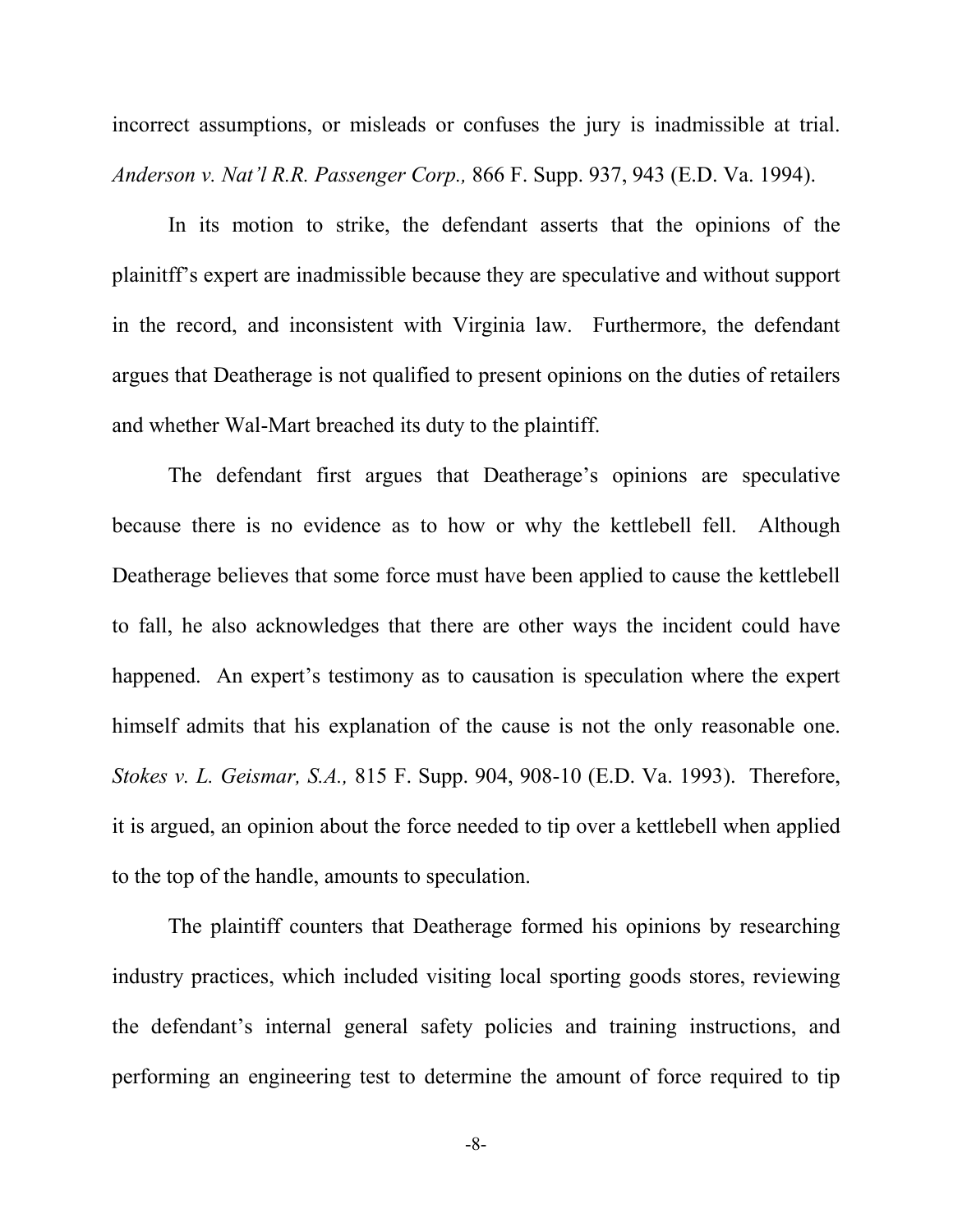over a kettlebell. Deatherage opines that the defendant should have known that displaying kettlebells without security or a railing was dangerous based, in part, on the way some other stores displayed such items. Evidence of the usual and customary conduct of others under similar circumstances is normally relevant and admissible, as an indication of what the community regards as proper. *See* W. Page Keeton et al., *Prosser and Keeton on the Law of Torts* § 33, at 193 (5th ed. 1984).

However, contrary to the plaintiff's argument, Deatherage visited local sporting goods stores only *after* completing his report. While Deatherage opines that such visits supported his findings, this does not change the fact that these visits could not have been a basis from which his initial opinions were formed. Furthermore, Deatherage admits that he is not aware of any industry standards to support his opinions in this regard. Therefore, I find that Deatherage's opinions were not formed from a sufficient factual basis. As a result, they are speculative and inadmissible.

The defendant next argues that the testimony of Deatherage should be excluded because he lacks the necessary qualifications to testify about the duty of retailers or whether the defendant breached its duty because he has no specialized training or knowledge in retail. An "expert's background must show qualification sufficient to permit expression of an opinion that is borne of the specialized

-9-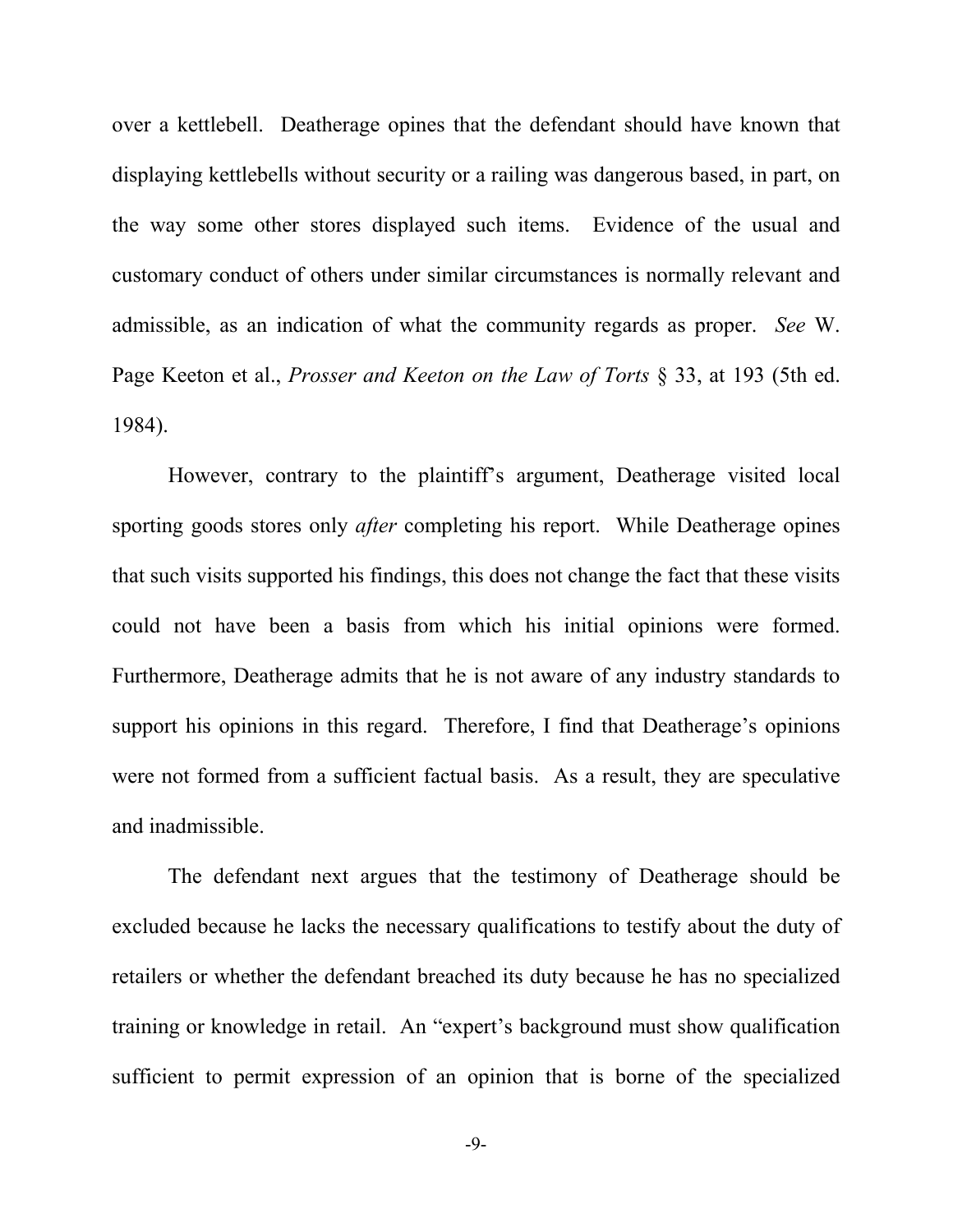knowledge or expertise which allows the expert to give opinion evidence in the first instance." *Anderson,* 866 F. Supp. at 943.

Deatherage is a forensic engineer, licensed in six states. He has an extensive educational and professional background in engineering. He has published numerous articles and conducted a significant amount of research throughout his career, all with respect to engineering. His education and professional background certainly qualify him as an expert in engineering, and in that respect, he is more than qualified to testify concerning the force required to tip a kettlebell. However, his proffered testimony goes much further than this. The plaintiff wishes to introduce Deatherage's testimony to establish the defendant's negligence. Therefore, he must be qualified to render opinions on matters such as the duty of retailers and whether the defendant breached this duty.

Deatherage has no specialized training or professional experience in retail sales. His education and professional experience is strictly limited to engineering. None of his research or publications concern the retail industry. Within the past thirty years, Deatherage has testified in numerous litigated matters involving design, safety, forensic failure analysis, and other civil engineering issues. However, prior to this case, his experience in similar cases has been limited to calculating the impact force of the falling merchandise. (Deatherage Dep. 14-16, ECF No. 27-1.) Although a purported expert need not possess all five requisites of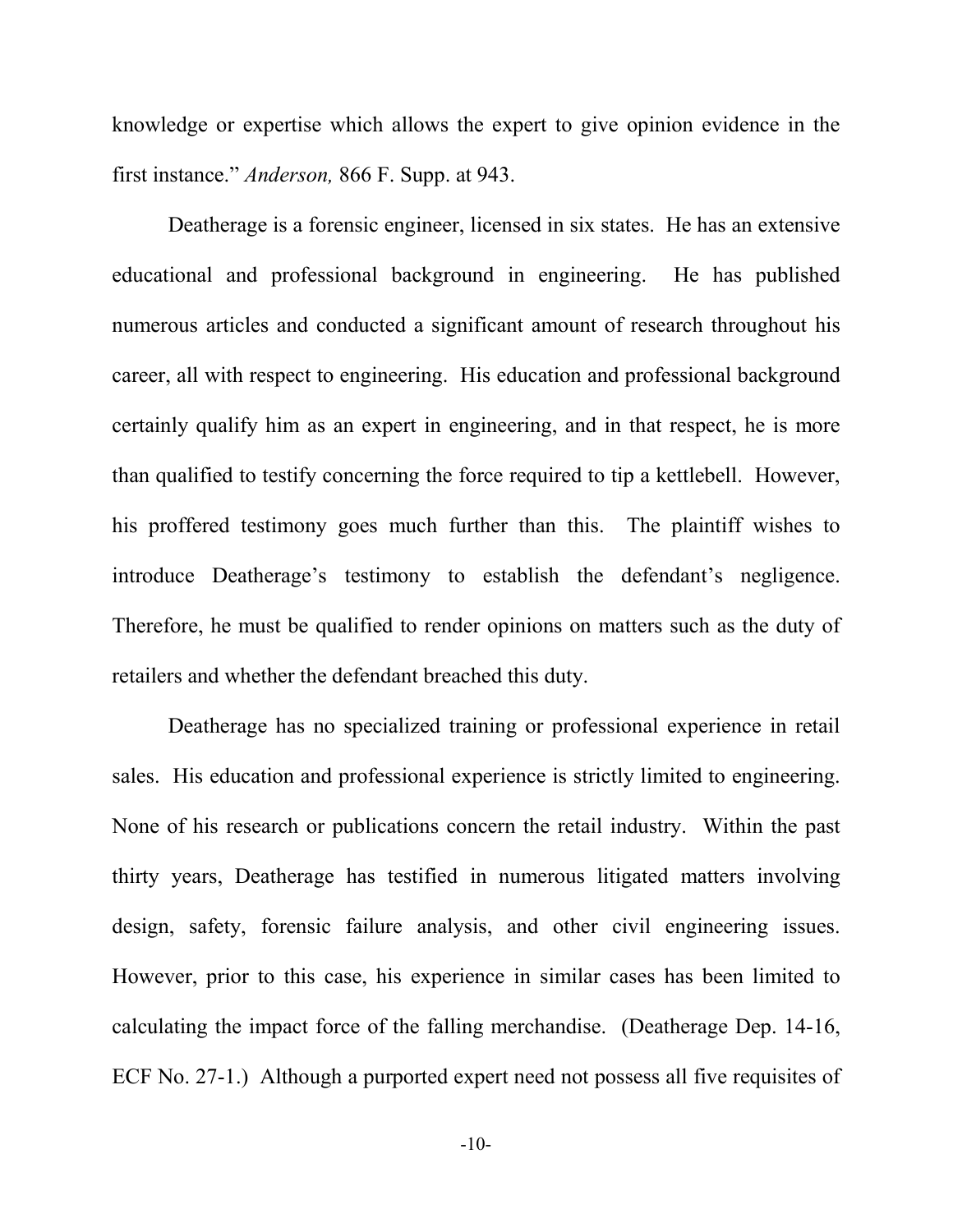qualification under Rule 702, Deatherage fails to satisfy even one of these requisites with respect to his opinions about the defendant's negligence. Consequently, I find that Deatherage is unqualified to testify on matters concerning the duty of retailers or whether the defendant breached its duty to the plaintiff.

Finally, the defendant argues that Deatherage's testimony is inadmissible because it is a restatement of the method theory of liability, which is not recognized under Virginia law. Under the method theory, the critical inquiry is whether the liability arises from the "means used to exhibit commodities for sale." *Layne v. Wal-Mart Stores E., L.P.,* No. 4:06CV00025, 2007 WL 128320, at \*4 (W.D. Va. Jan. 11, 2007) (quoting *Winn-Dixie Stores, Inc. v. Parker*, 396 S.E.2d 649, 651 n.3 (Va. 1990)). In *Layne,* the plaintiff retained an expert witness who offered testimony that "the placement of [an] unboxed iron created an unsafe condition because Wal-Mart was negligent in placing irons on such a high shelf, allowing a loose iron to be placed on top of the shelf where it could not be seen, and failing to warn customers about the dangers of removing items from higher shelves." *Id.* at \*4. The expert further opined "that Wal-Mart's display did not comport with 'good design practices' because Wal-Mart placed the shelves too high, stacked merchandise in an unsafe manner, and allowed products outside of the box." *Id.* The court in *Layne* held that this testimony was a "restatement of the method theory of liability." *Id.* In the present case, Deatherage opines that the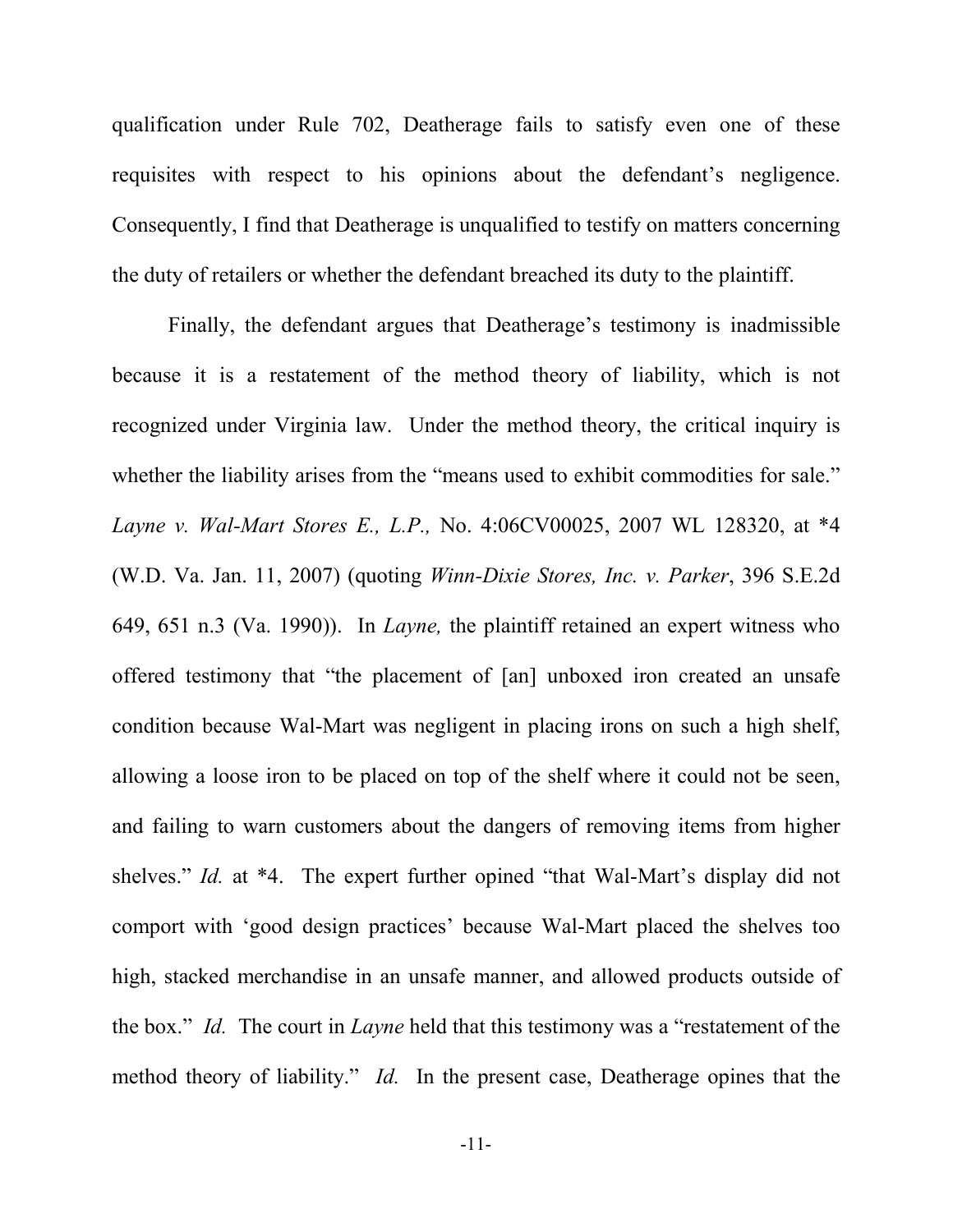defendant's kettlebell display did not comport with good design practices because without a railing or otherwise securing the merchandise, the shelf displayed the kettlebells in an unsafe manner. Therefore, like the testimony in *Layne*, his opinion amounts to a restatement of the method theory and is inconsistent with Virginia law.

In sum, Deatherage's education, professional experience, research, and publications all focus on engineering. His testimony in other cases has been limited to calculating the force of falling merchandise. Therefore, I find that he is not qualified to offer opinions concerning the duties of retailers and whether the defendant breached any such duty. Additionally, Deatherage's opinions are speculative because they are not based on sufficient facts in the record. Furthermore, Deatherage's testimony essentially amounts to a restatement of the method theory, which has been rejected in Virginia. For all of these reasons, Deatherage's opinions are inadmissible, and defendant's Motion to Strike the Testimony of Plaintiff's Expert will be granted.

## III. Defendant's Motion for Summary Judgment.

Summary judgment is appropriate when "the movant shows that there is no genuine dispute as to any material fact and the movant is entitled to judgment as a matter of law." Fed. R. Civ. P. 56(a). To raise a genuine issue of material fact sufficient to avoid summary judgment, the evidence must be "such that a

-12-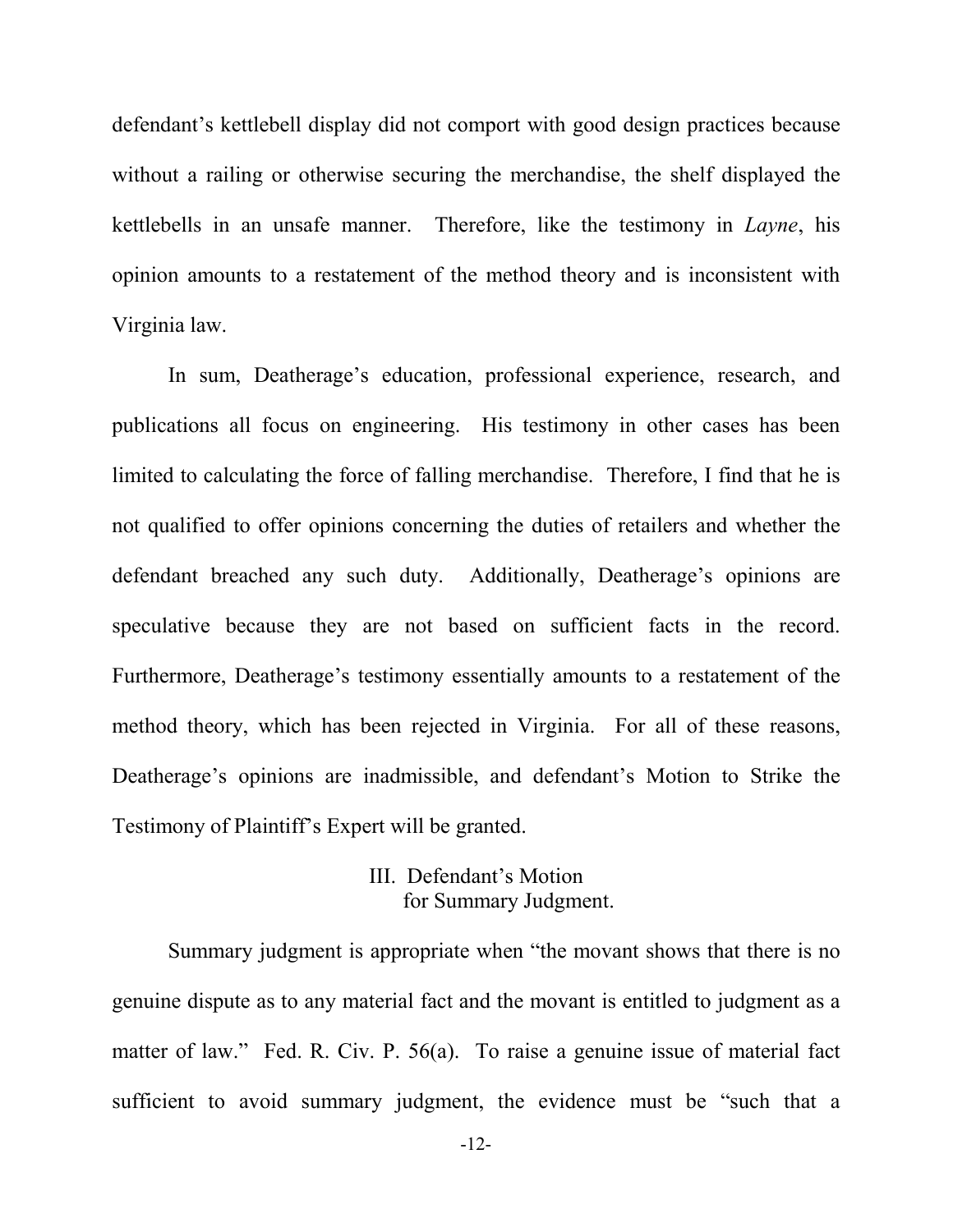reasonable jury could return a verdict for the nonmoving party." *Anderson v. Liberty Lobby, Inc.,* 477 U.S. 242, 248 (1986). In making this determination, "the court is required to view the facts and draw reasonable inferences in a light most favorable to the nonmoving party." *Shaw v. Stroud,* 13 F.3d 791, 798 (4th Cir. 1994).

Rule 56 mandates the entry of summary judgment "against a party who fails to make a showing sufficient to establish the existence of an element essential to that party's case, and on which that party will bear the burden of proof at trial." *Celotex Corp. v. Catrett,* 477 U.S. 317, 322 (1986). The moving party "need not produce evidence, but simply can argue that there is an absence of evidence by which the nonmovant can prove his case." *Cray Comme'ns, Inc. v. Novatel Computer Sys., Inc.,* 33 F.3d 390, 393 (4th Cir. 1994) (internal quotation marks and citation omitted). Summary judgment is not "a disfavored procedural shortcut," but rather a valuable mechanism for excluding "claims and defenses [that] have no factual basis." *Celotex*, 477 U.S. at 327. It is the "affirmative" obligation of the trial judge to prevent factually unsupported claims and defenses from proceeding to trial." *Drewitt v. Pratt,* 999 F.2d 774, 778-79 (4th Cir. 1993) (internal quotation marks and citation omitted).

Virginia substantive law governs this diversity claim. *See Erie R.R. v. Tompkins,* 304 U.S. 64, 78 (1938). In Virginia, a landowner "must use ordinary

-13-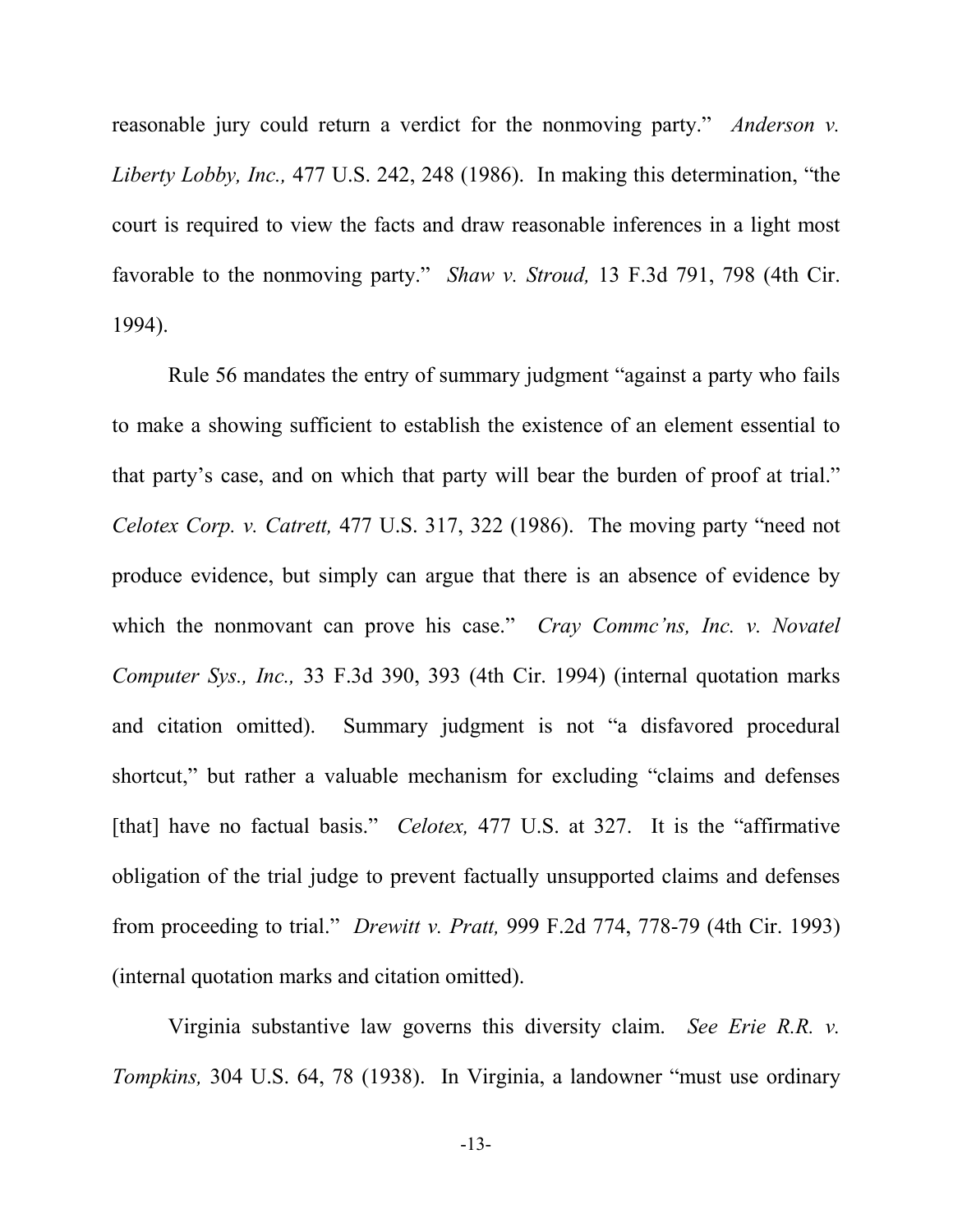care to keep his premises reasonably safe for an invitee, although he is not an insurer of the invitee's safety." *Tate v. Rice,* 315 S.E.2d 385, 388 (Va. 1984). In the absence of any evidence tending to show that a landowner knew, or should have known by exercise of reasonable diligence, of the defect or unsafe condition, the landowner will not be liable for injuries caused by some defect or unsafe condition in the premises. *See Roll 'R' Way Rinks, Inc. v. Smith,* 237 S.E.2d 157, 161 (Va. 1977). It is the plaintiff's responsibility to introduce evidence of the landowner's actual or constructive knowledge of a defective condition on the premises to establish his prima facie case of negligence. *Id.* 

The defendant first argues that summary judgment is appropriate because it did not have actual or constructive knowledge of any defective condition on its premises. In order to establish a prima facie case of negligence, Virginia law requires that a plaintiff must show that a defendant had either actual or constructive notice of the alleged hazard. *Grim v. Rahe, Inc.,* 434 S.E.2d 888, 889 (Va. 1993). There is no evidence showing that the defendant here actually knew of any defect or hazard with respect to the kettlebells.<sup>[3](#page-13-0)</sup> Therefore, there must be evidence that the defendant had constructive notice of the alleged hazard. Constructive

<span id="page-13-0"></span> $\frac{3}{3}$  $3$  The plaintiff claims that the defendant had actual notice of the condition because the manner in which the kettlebells were displayed posed a foreseeable risk of danger to invitees, and thus, the defendant had actual or imputable knowledge of the condition. However, this argument fails because, as discussed below, it is essentially a restatement of the method theory of liability.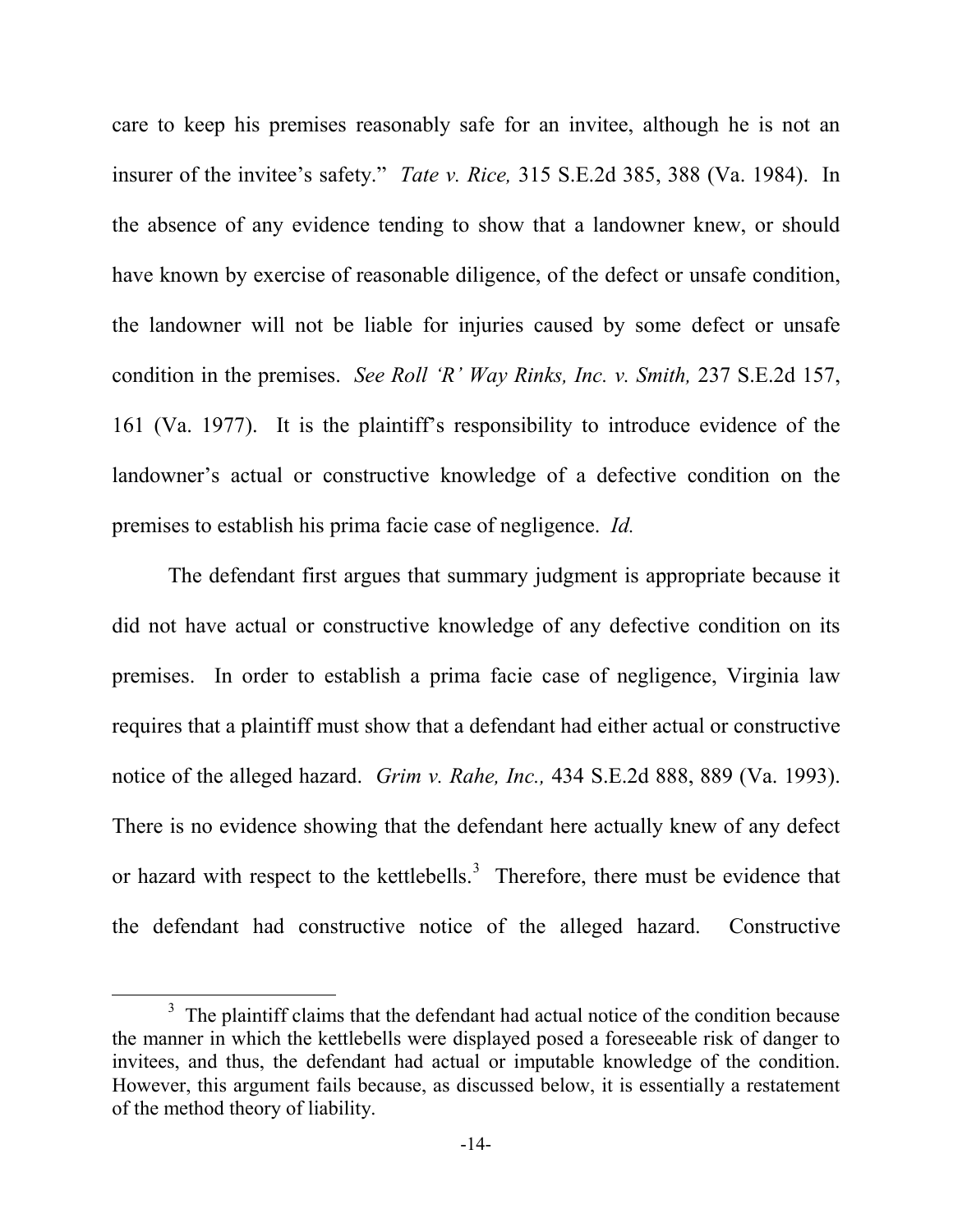knowledge of a dangerous condition may be shown by evidence that the condition was noticeable and "had existed for a sufficient length of time to charge its possessor with notice." *Id*. at 890. The defendant claims that there is no evidence to satisfy either of these requirements.

With respect to the first constructive notice requirement, the evidence does not indicate that any defect with the kettlebell display was noticeable. Indeed, the plaintiff's mother testified during her deposition that she noticed nothing alarming or unusual about the kettlebell display. If there had been a noticeable condition, certainly the plaintiff or her mother would have known, because immediately prior to the accident, they were directly in front of the kettlebells, only inches away. Moreover, there is no evidence to suggest that any Wal-Mart employees or management noticed anything unusual about the kettlebell display that day.

The plaintiff relies on a non-Virginia case, *Stepherson v. Wal-Mart Stores, Inc.,* 785 So.2d 950, 956 (La. App. 2d Cir. 2001), involving a similar incident, to argue that the defendant here had actual notice that displaying weights on a shelf without a protective railing could create a dangerous condition. In *Stepherson*, the plaintiff was injured when exercise dumbbells fell on her foot. The court based its decision, in part, on the manner in which the dumbbells were displayed, determining that Wal-Mart created an unreasonable risk of harm that could have been remedied with a rail or other restraining device.

-15-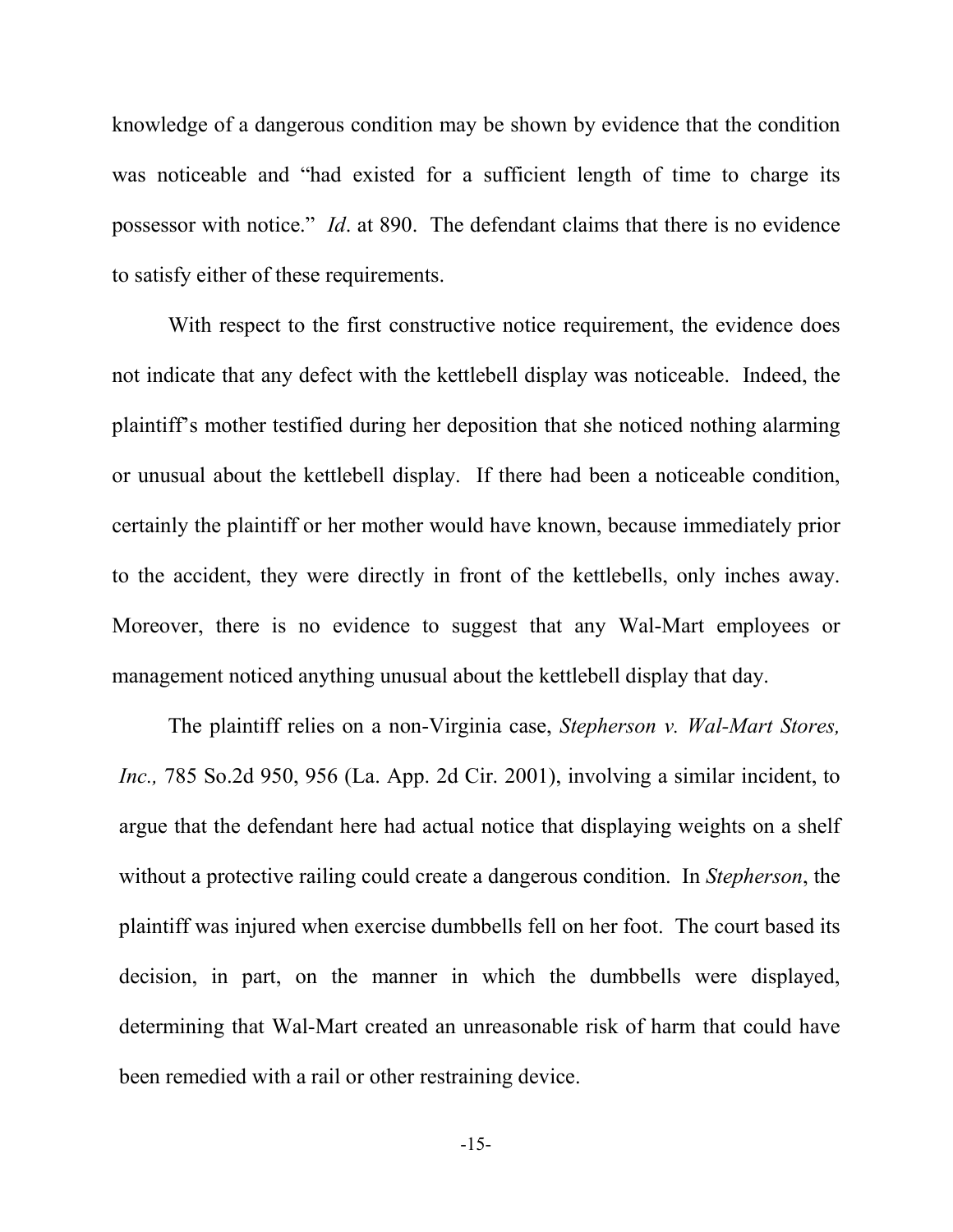*Stepherson* does not control in this case. First, *Stepherson* is a Louisiana case. Louisiana has a very different approach to premises liability than Virginia. Importantly, unlike Virginia, Louisiana has not rejected the method theory of liability. Second, the facts of *Stepherson* are not "strikingly similar" as the plaintiff suggests. Virginia law requires that a defendant have notice of the *specific* unsafe condition that injured *the plaintiff*. *Hodge v. Wal-Mart Stores, Inc.*, 360 F.3d 446, 453 (4th Cir. 2004). Unlike the present case, the incident in *Stepherson* involved dumbbells which were different in several important respects from the kettlebells. These dumbbells in *Stepherson* were rounded on both sides with a connecting bar in between, 785 So.2d at 953, and thus easier to roll. In contrast, the kettlebells here had a flat bottom, a rounded middle, and a handle on top that allows the weight to be used in a swinging motion. The mere fact that dumbbells have rounded sides likely would increase the possible danger of them rolling off a shelf. On the contrary, kettlebells have a single flat bottom, so that absent evidence that they were on their sides at the time of the incident, the likelihood of them rolling off the shelf is significantly less than dumbbells. Moreover, the manner of display used for the dumbbells was entirely different. The dumbbells in *Stepherson* were "stacked on top of each other," which is one of the reasons why the court found the manner in which they were displayed to be unreasonably dangerous. 785 So.2d at 956. On the contrary, there is no evidence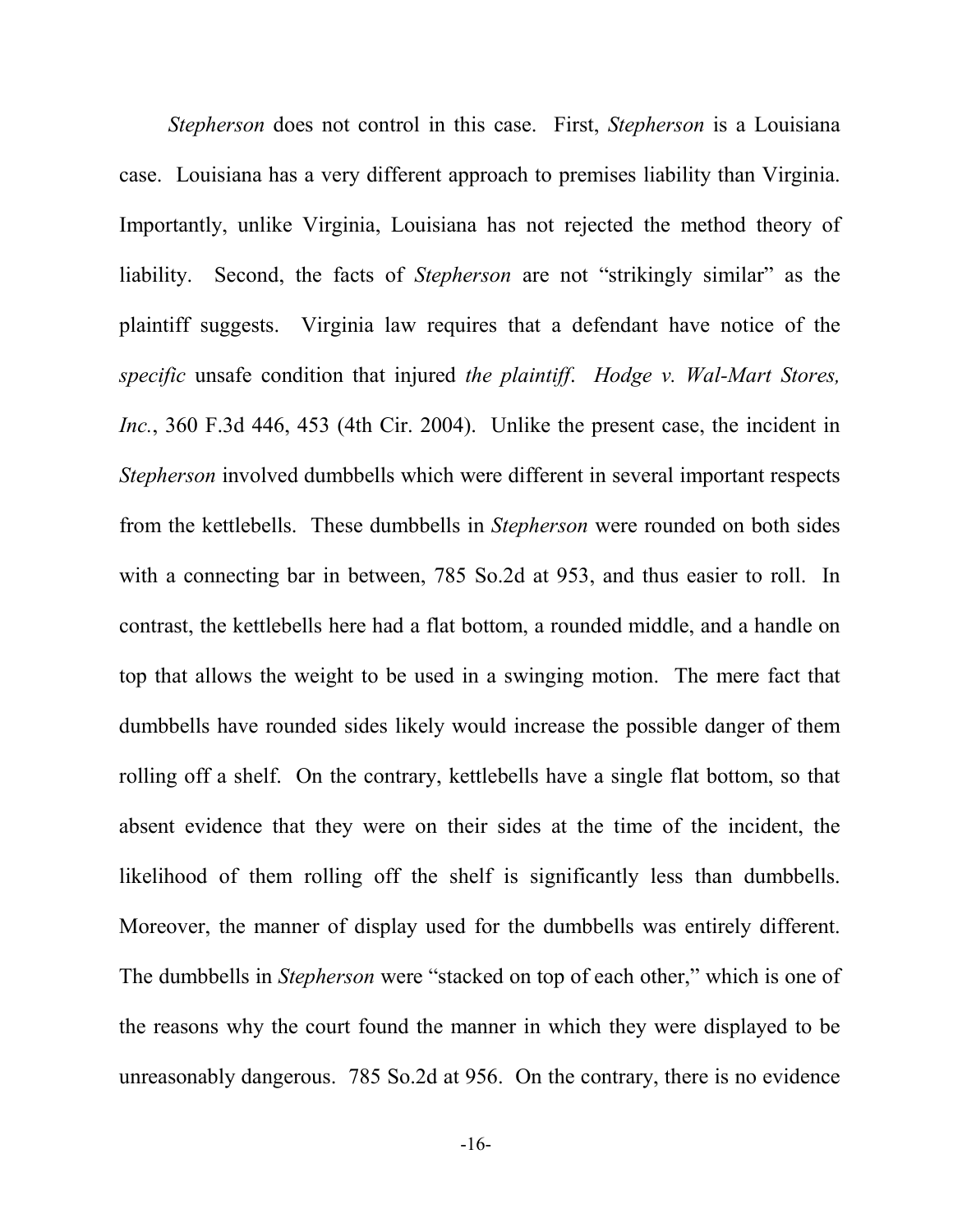in the present case to suggest that the kettlebells were ever stacked on top of each other. It is undisputed that the kettlebells in the present case were sitting next to one another, positioned right side up with the flat part of the weight flush with the shelf.

The plaintiff also argues that notice should be imputed to the defendant because the defendant's affirmative conduct was the genesis of the unsafe condition. In this regard, the plaintiff contends that despite the fact that the defendant's internal safety policies and stocking instructions "warned against the conduct that occurred here" (Pl.'s Mem. 8, ECF No. 31), the defendant nevertheless chose to display the kettlebells near the edge of a shelf without a restraining bar. Where a premises owner's affirmative conduct is alleged to be the cause of the unsafe condition, Virginia courts impute notice to the defendant if the danger was reasonably foreseeable. *Memco Stores, Inc. v. Yeatman,* 348 S.E.2d 228, 231 (Va. 1986). In other words, notice is found where "an ordinarily prudent person, given the facts and circumstances [the defendant] knew or should have known, could have foreseen the risk of danger resulting from such circumstances." *Id*.

However, the policies and instructions to which the plaintiff refers only address proper stocking procedures for merchandise in general. General knowledge that merchandise can fall is insufficient to establish constructive notice

-17-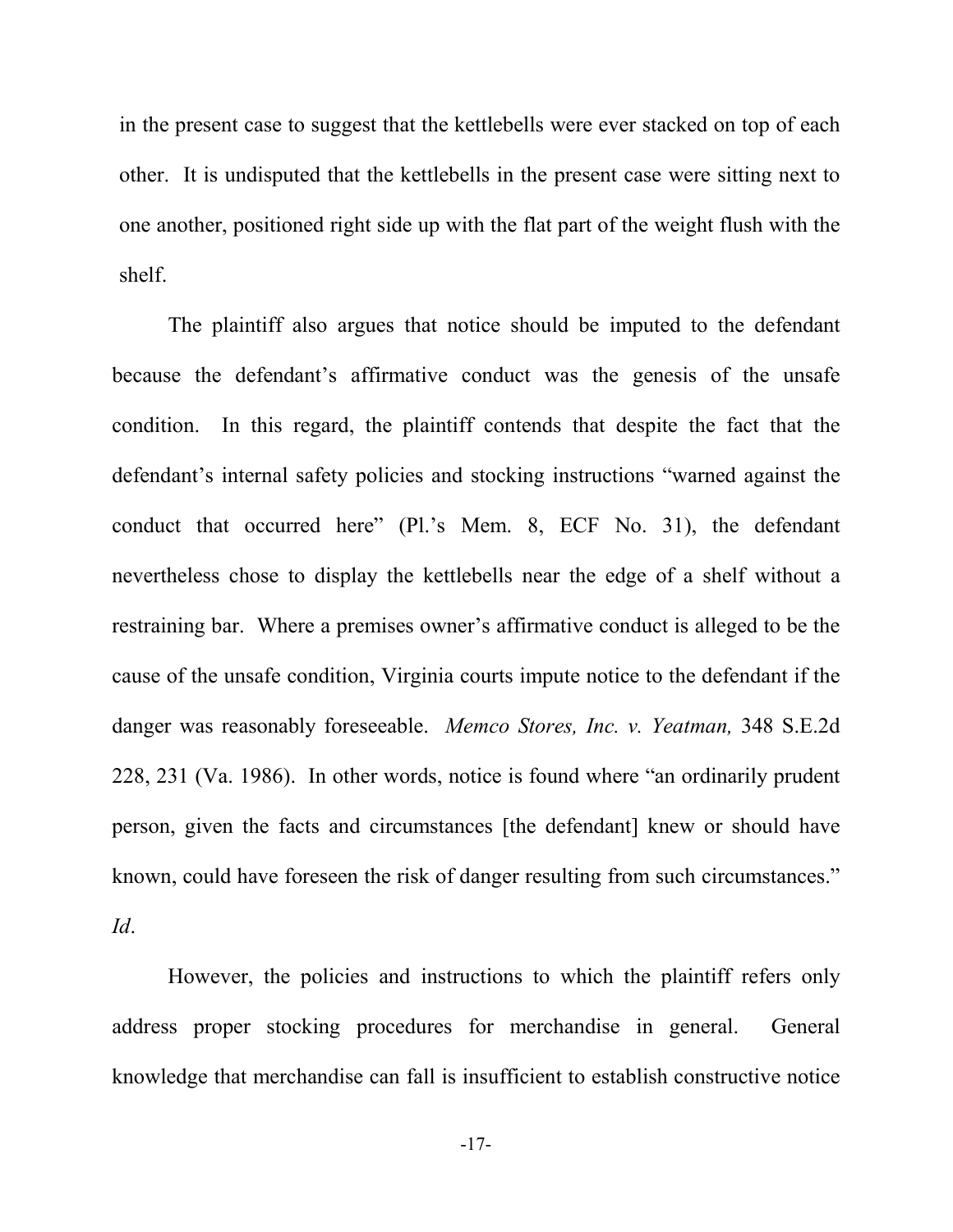of a specific condition. *Hodge*, 360 F.3d at 453. Under Virginia law, the constructive notice inquiry focuses on whether knowledge of a *specific* unsafe condition may be imputed, which may be shown by evidence that the defect was noticeable and had existed for a sufficient length of time to charge its possessor with notice of its [unsafe] condition. *Grim,* 434 S.E.2d at 890. Here, the only place where kettlebells specifically are mentioned in the policies and stocking instructions is on a diagram showing how exercise weights should be displayed. The policies never indicate that shelf rails or other security should be used with kettlebells. Therefore, these internal policies are insufficient under Virginia law to establish that the defendant knew or should have known of the *specific* unsafe condition that injured *the plaintiff*. Furthermore, the defendant's affirmative conduct in this case was nothing more than a choice about how to display the kettlebells. As such, the plaintiff's claim essentially amounts to a restatement of the method theory of liability, which is not recognized in Virginia.

The method theory of liability is the theory that "[a] storeowner is definitely informed of the threat of peril, for he *instituted or adopted* the *manner of offering or delivering* the *merchandise*." *Layne,* 2007 WL 128320 at \*3 (quoting *Thomason v. Great Atl. & Pac. Tea Co.*413 F.2d 51, 52 (4th Cir. 1969) (emphasis added). The Virginia Supreme Court has explicitly rejected the method theory as a substitute for notice. *Winn-Dixie,* 396 S.E.2d at 651 n.3; *see Rodgers v. Food*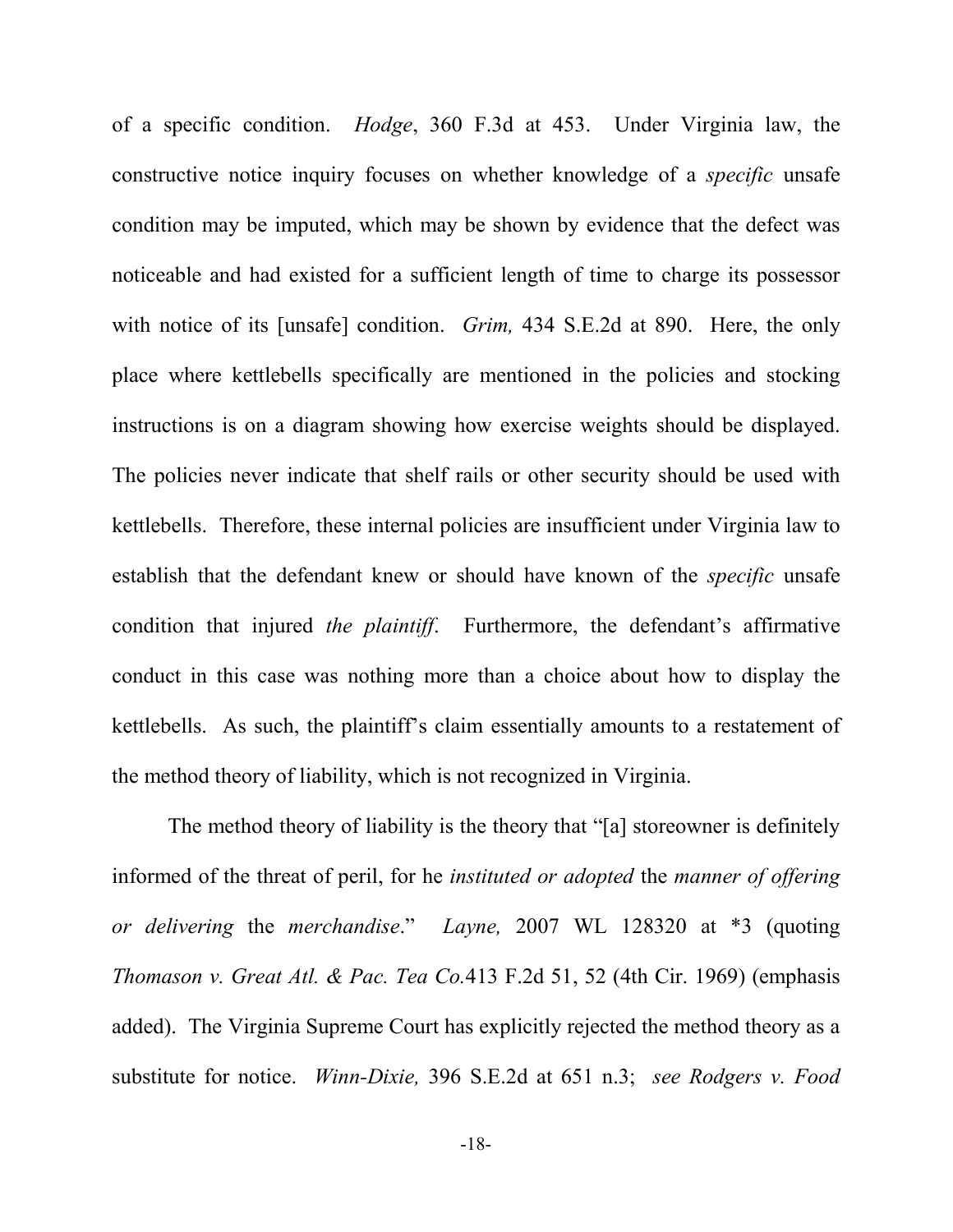*Lion, Inc.*, No. 95-2815, 1996 WL 673802, at n\* (Nov. 22, 1996) (unpublished) (noting that *Winn-Dixie* overruled prior Fourth Circuit precedent).

In *Layne*, the plaintiff was injured while shopping at a Wal-Mart store when an unpackaged iron fell on her. The plaintiff retained an expert witness who offered testimony that "the placement of the unboxed iron created an unsafe condition because Wal-Mart was negligent in placing irons on such a high shelf, allowing a loose iron to be placed on top of the shelf where it could not be seen, and failing to warn customers about the dangers of removing items from higher shelves." 2007 WL 128320 at \*4. The expert also opined that "Wal-Mart's display did not comport with 'good design practices' because Wal-Mart placed the shelves too high, stacked merchandise in an unsafe manner, and allowed products outside of the box." *Id.* The court in *Layne* held that such testimony was a "restatement of the method theory of liability," because "[c]ertainly, the height of the shelves, placement of items outside of boxes, and lack of warning signs are all parts of the method in which Wal-Mart chose to display its irons." *Id.* 

Although the plaintiff denies that her theory of negligence is a restatement of the method theory, I find that her claim is precisely that*.* A simple comparison of her claim with the language of the method theory illustrates this point: the plaintiff claims that the defendant was *definitely informed of the threat or peril*, that the defendant chose to display (*adopted or instituted)* the kettlebells (*the merchandise*)

-19-